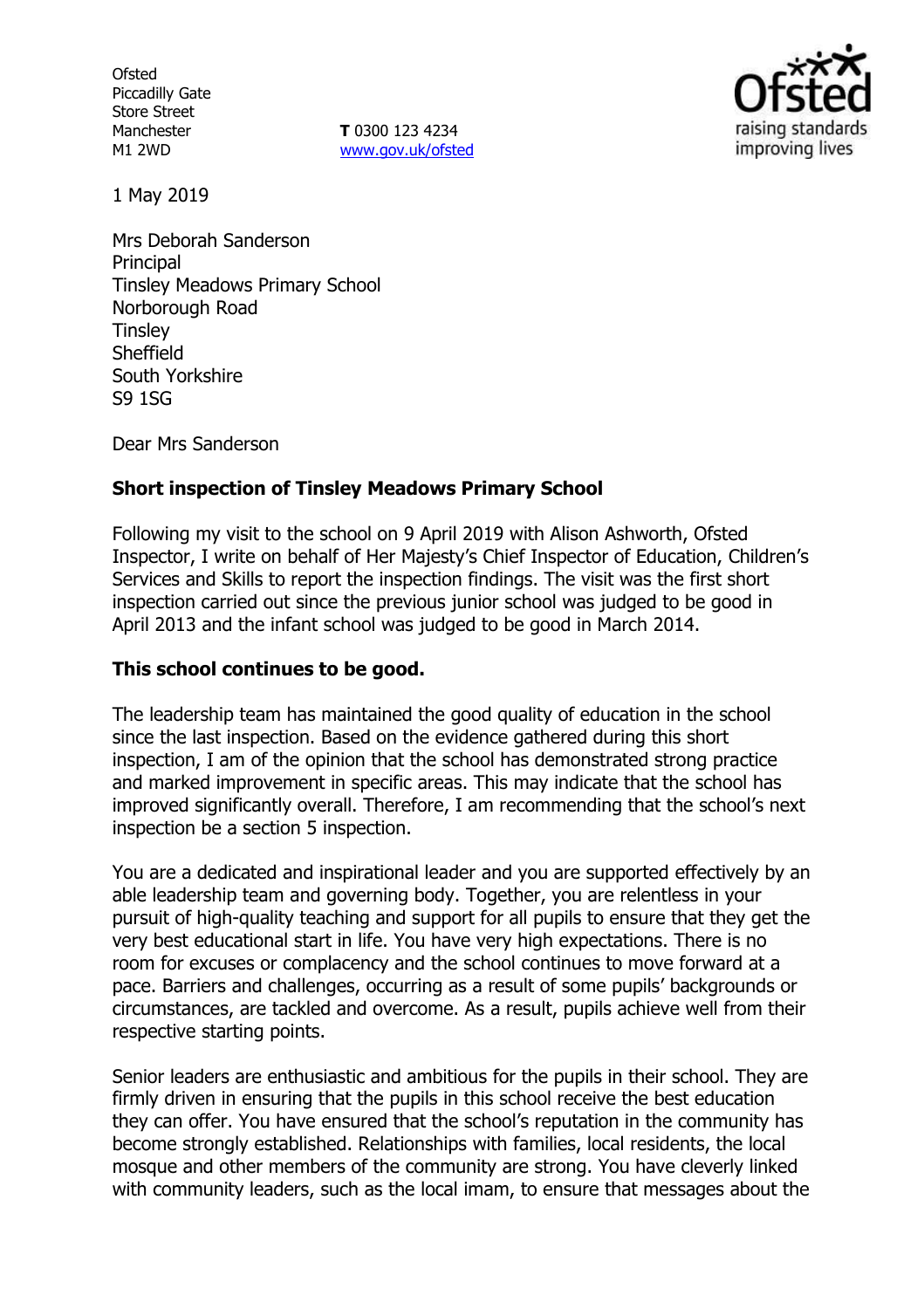

importance of education are consistent. As a result, families are highly supportive of school.

You work with determination and passion to ensure that the school sustains several key strengths. From the moment children enter the school, they experience a rich curriculum that engages them and motivates them to work hard. The early years provision is stimulating. Adults are skilled in encouraging children to express their ideas and to use an increasingly wide vocabulary. High outcomes at the end of key stage 2 reflect the pupils' successful progress from their lower than typical starting points.

You ensure that children get off to a very strong start in early years. This is due to strong leadership and inspirational teaching and learning. A high proportion of children enter Nursery with knowledge, skills and understanding that are below those typical for their age. A higher than national proportion speak English as an additional language and, additionally, a significant number of children move in and out of the provision over time. Despite these challenges, children make substantial progress. The proportion achieving a good level of development by the end of the Reception Year has steadily increased over three years and is close to that seen nationally.

The board of trustees is a strong, well-trained team and its members are experienced and skilled. Governors work effectively with you and the staff. They challenge and support you, while ensuring that they do not take information on face value; they dig deeper through asking incisive and challenging questions. Governors have an accurate understanding of the school's strengths and weaknesses. When governors visit the school, they talk with pupils and staff and thus gain an informed understanding of pupils' progress. Governors carefully check the spending of pupil premium grants and the funding provided for pupils with special educational needs and/or disabilities (SEND). The governing body ensures that pupils in the school are kept safe and are relentless in their drive to do so.

Pupils' behaviour and attitudes to learning are excellent and reflect the high quality of the relationships they share with each other and with staff. Pupils are articulate, polite and demonstrate good manners. They listen well and respect other people's ideas. Their attitudes to learning are extremely positive. Pupils enjoy their learning and talk about their work with passion and enthusiasm. This was illustrated when a class of pupils, who were very new to English, spoke to the class teacher with pride, using some newly learned English words.

Leaders have a very strong understanding of the strengths and areas for development of the school. They are aware of the need to improve presentation at key stage 2 and have already put actions in place to address this.

### **Safeguarding is effective.**

The leadership team has ensured that all safeguarding arrangements are fit for purpose. Together, you have established an exceptionally strong safeguarding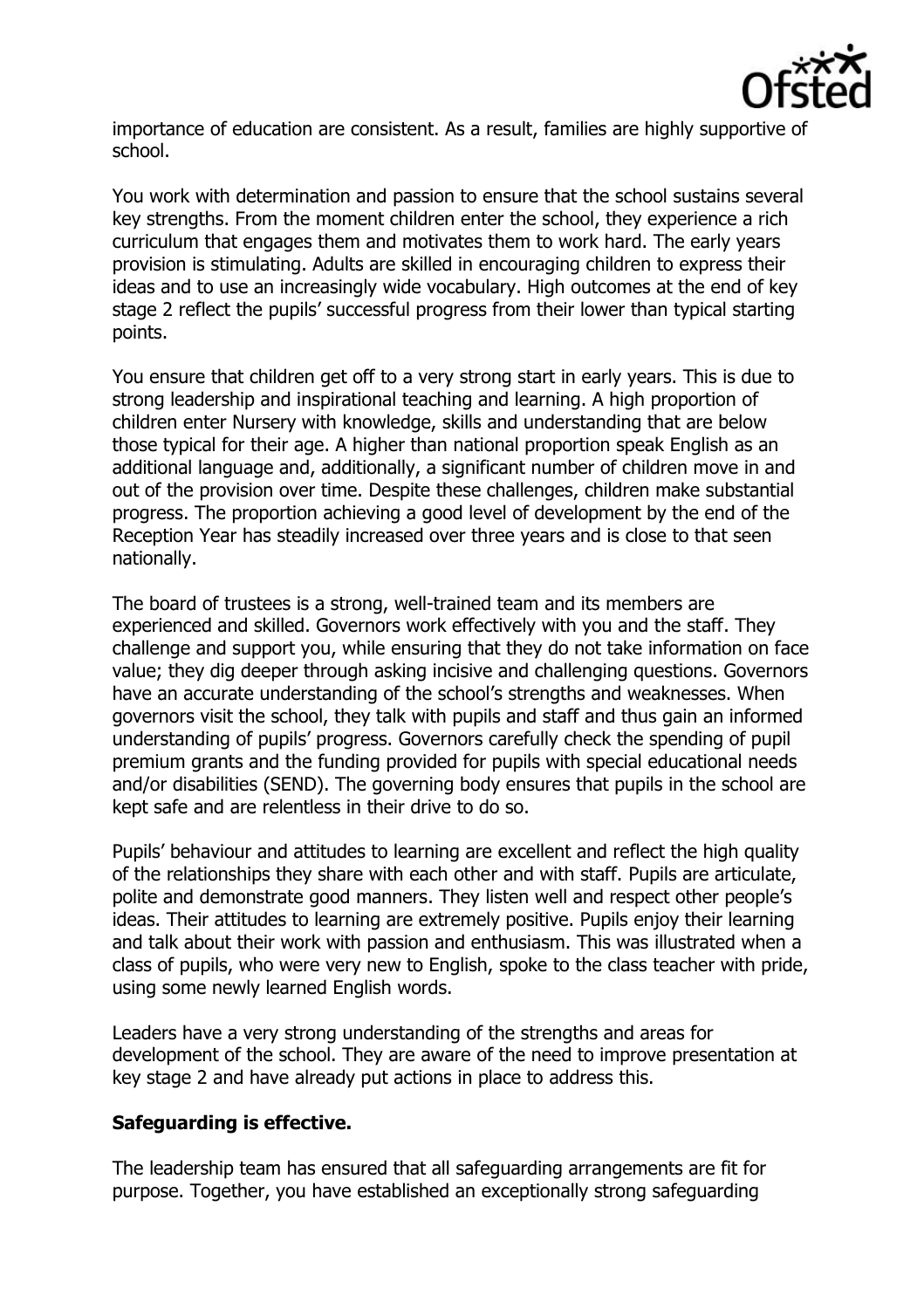

culture within the school. This is because you and your staff care deeply about every individual. Recruitment checks on the suitability of staff working in the school are comprehensive. Frequent training updates, reflecting the latest guidance, are shared regularly with staff. This ensures that they know precisely what to do if they are concerned about a pupil. Systematic record-keeping, which is detailed and thorough, is in place. Swift and appropriate action is taken when incidents are reported, including referral to social services when necessary. Follow-up to these referrals is rigorous, as demonstrated by your determination to 'not let things go'.

Pupils are taught how to keep themselves safe and healthy through an effectively thought-out curriculum. Pupils, who I spoke with during the inspection, said that the school is a very safe place. They agreed that there is always someone to speak to or help them if they have concerns. Pupils know what bullying is and they said that it is extremely rare at the school. At lunchtime, the playground is supervised well and pupils know who to go to if they hurt themselves or have a worry.

The pastoral team has an excellent understanding of the types of support available for families. They work closely with the designated safeguarding leaders, including the headteacher, to ensure that pupils and their families receive the support they need. The team knows its families very well and, as a result of these positive relationships, parents are engaging with school more frequently.

## **Inspection findings**

- The inspection focused on a number of key lines of enquiry. The first of these was to look at how leaders ensure that all groups of pupils are challenged, including pupils with SEND and disadvantaged pupils. You and your staff share an unremitting commitment to helping pupils achieve their best. Challenge was apparent in all classes. Pupils, across the range of ability, rose enthusiastically to the challenge of explaining their ideas in response to adults' probing questioning.
- You ensure that pupils with SEND are taught well by experienced professionals. The school's nurture provision is a strength. Pupils in this class are exceedingly well supported through challenging and well thought-out activities. These allow them to flourish, for example, through weekly visits to the farm and forest schools. This has ensured that pupils who access this provision make very strong progress from their starting points. Pupils with SEND in classes throughout the school are challenged well through well-planned activities that offer a structure of support to allow them to keep up with their peers. As a result, the majority of pupils with SEND are making progress similar to that of other pupils.
- Disadvantaged pupils are supported effectively through the pupil premium funding. They receive a range of additional support, either individually or in small groups. These pupils perform as well as other pupils nationally and sometimes better.
- Although the vast majority of pupils are well challenged across the school, some pupils, including pupils with SEND and disadvantaged pupils, do not always get the opportunity to attempt more complex mathematical challenges.
- $\blacksquare$  The second line of enquiry we focused on was how effectively phonics is being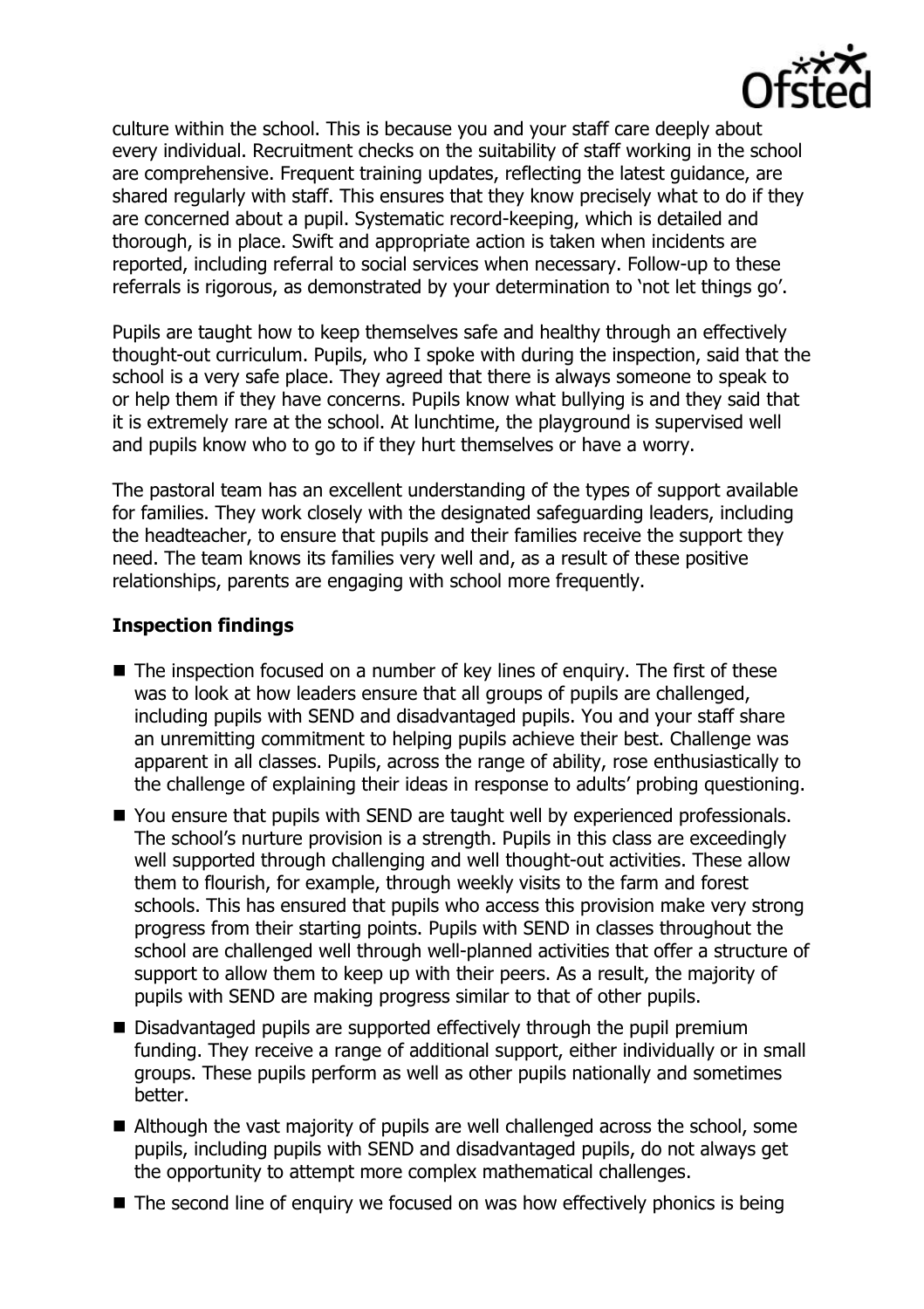

taught in the early years and key stage 1. This was because although Year 1 phonics results are improving, they are still below national averages.

- Evidence gathered during the inspection shows that phonics teaching in early years and key stage 1 is very strong. All teachers and teaching assistants have a good understanding of how to teach phonics and, as a result, they support pupils with their learning effectively. Learning is quickly reshaped to support and challenge pupils. The phonics leader has a detailed overview of the quality of phonics being taught in the school. This has ensured that all staff are very well trained to teach phonics to the highest standard.
- Children get off to an excellent start in Nursery due to strong teaching of phonics and early reading. Effective teaching enables children to use their knowledge of letters and sounds to begin to read and write independently. As a result, children make excellent progress from their starting points.
- I also looked at how leaders are ensuring a broad and balanced curriculum for pupils. The school's exceedingly well-planned curriculum is structured to build sequentially on pupils' prior learning. Leaders have thought carefully about how to ensure depth of learning. For example, they have created topic knowledgeorganisers. These carefully identify key aspects of learning, vocabulary and concepts that need to take place for pupils to deepen their knowledge. The curriculum provides opportunities for pupils to make connections between areas of their learning.
- $\blacksquare$  The sequence of learning is well thought out to ensure that complex learning is meaningful. For example, in Year 6, pupils were writing a diary entry based on a 16th-century text. Pupils could talk confidently about what features they needed to include in a diary, but also how this diary differs from previous ones they had written, due to the 16th-century language. Pupils explained how they had looked at different text styles from the 16th century and had a very secure understanding of the issues surrounding the plague. This meant that all pupils were very well prepared to be successful.
- The curriculum is rich and diverse and enthuses pupils with a love of learning. Pupils spoke with great passion about their topics and how these fit into their learning. Pupils in Year 5 talked confidently about their topic, the Early Islamic Empire. They shared information about different inventions from the period, including the camera and a flying machine. They discussed, with enthusiasm, why they had chosen a particular invention as the best one. They explained, with clarity, how this activity fitted in their prior learning and where they were moving to next.
- My final line of enquiry considered how well leaders and trustees are improving pupils' attendance. The attendance of the vast majority of pupils is good. You are diligent in applying your well-formulated procedures to tackle persistent absenteeism. You and your staff work closely with parents and outside agencies to reduce absence. Although the number of pupils who are regularly absent is higher than you would like, there has been a notable improvement in the attendance of some pupils this year. This has resulted from the actions taken, and the support provided.